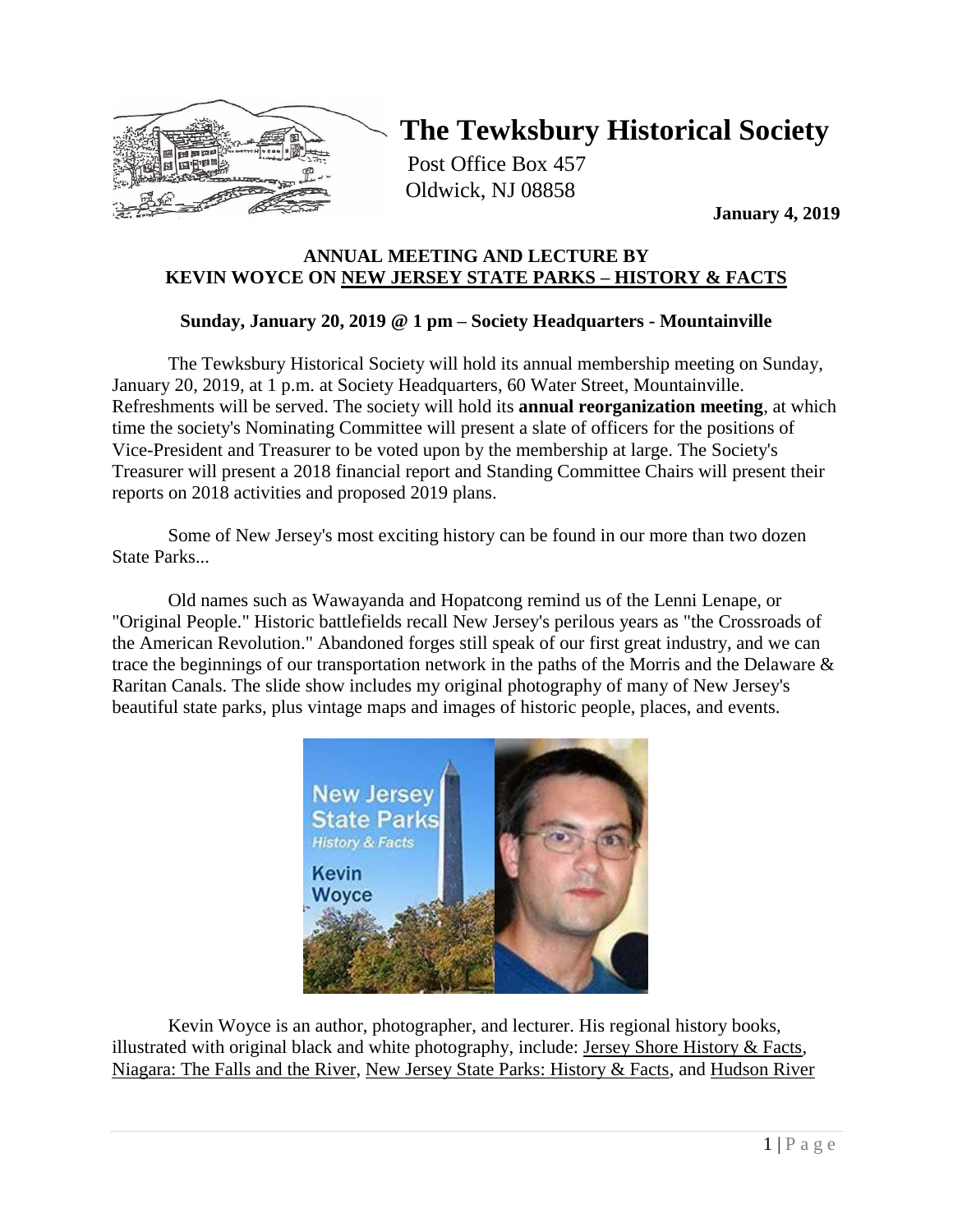Lighthouses: An Illustrated History. A lifelong resident of the Garden State, Kevin grew up in East Rutherford, the eldest of 15 siblings. He now lives in Lyndhurst with his wife, Carin.

In the event of inclement weather (snow or ice) the meeting will be cancelled. Check the Society's website at [www.tewksburyhistory.net](http://www.tewksburyhistory.net/) or call 908-832-6734 for more information or to check for any cancellation.

#### **ELECTION OF OFFICERS**

Alice Walters, Chair of the Nominating Committee, will present a slate for the positions of Vice-President and Treasurer to serve 2-year terms (2019-2020), which will be voted on by the membership in attendance at the annual meeting. The remaining members of the Committee, as chosen by the attendees at the November Covered Dish Supper, are: PJ Ehmann, Guy Wilson, Fred Katnack, Harold Wrede and Milene Miller

#### **MEMBERSHIP DUES**

Membership dues are due by January 31. You will be receiving a separate dues statement in the mail. We ask that you renew your membership promptly so you don't miss any information on our exciting events for 2019. Thank you for your continued support!

### **NEW MEMBERS**

We welcome the following new members to the Society during the  $4<sup>th</sup>$  quarter of 2018:

Wolfgang & Inge Meyer, Califon Judith Ross, Califon Alicia Kawecki, Morris Plains George Cassa, Lebanon Gayle Carrick, Lebanon Susan Wingfield, Lebanon Suzanne Larusso & Ed Zyck, Lebanon Margit Lauezzari, Lebanon

### **HEADQUARTERS WORK DAYS**

Saturday, January 12 9 am to 12 Noon Saturday, February 2 9 am to 12 Noon Saturday, February 16 9 am to finish\*

If you can lend a couple of hours we need you so stop by Society HQ in Mountainville. \* Set-up for the Open House

### **SOCIETY TO CELEBRATE 30TH ANNIVERSARY OF FOUNDING**

The Society will be holding an OPEN HOUSE at Headquarters on Sunday, February 17, 2019 from 11 am to 3 pm to celebrate our  $30<sup>th</sup>$  anniversary of our founding, which was on February 19, 1989. We'll have lots of artifacts and records on display that we've acquired since the last Open House 5 years ago plus we'll have a light lunch of sandwiches and refreshments. This is open to the public so bring a friend and/or neighbor to explore our rich history and celebrate with us.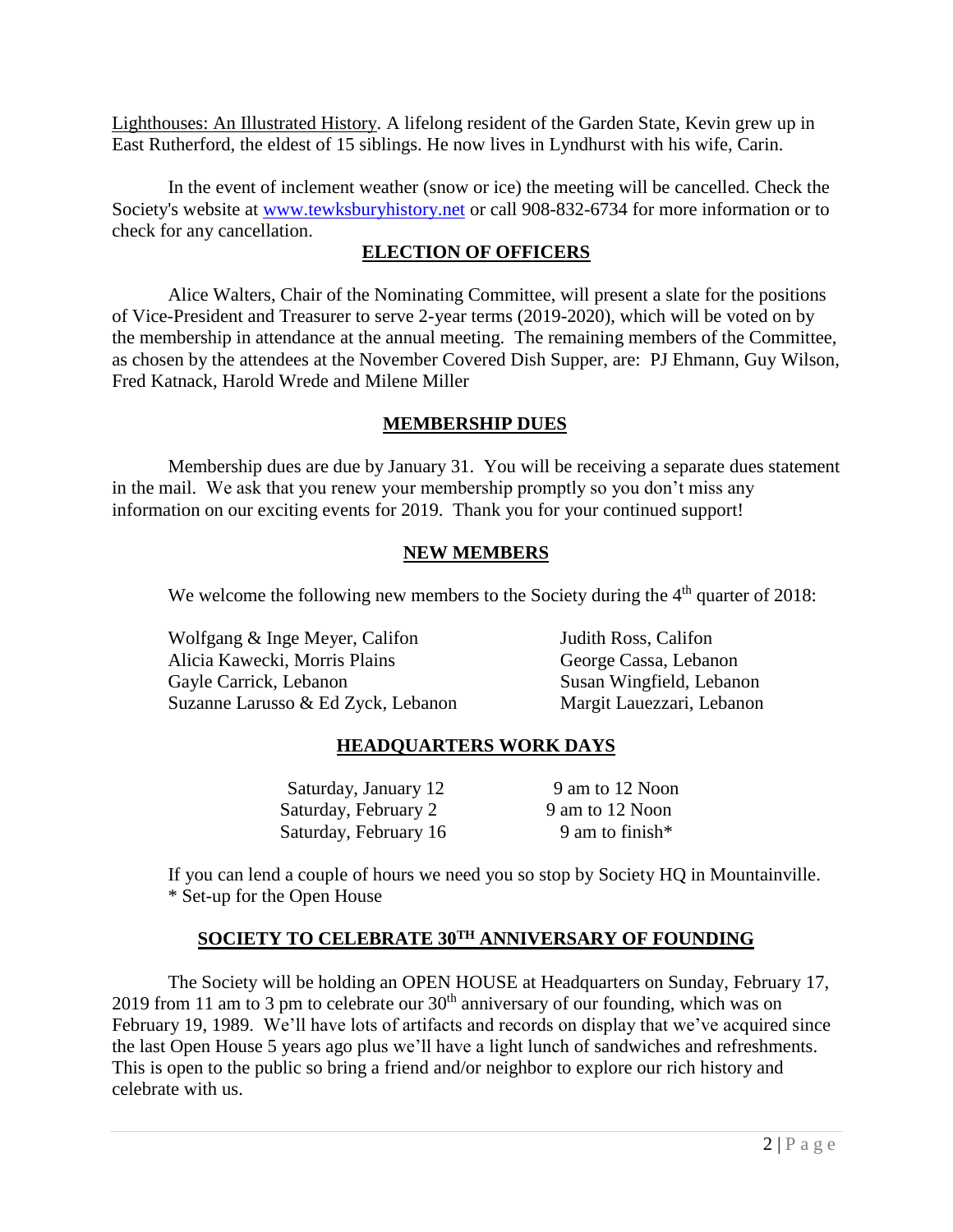#### **SPRING TAG SALE – APRIL 27TH**

Got the winter doldrums? Received gifts for Christmas you really don't need (or didn't want?) Consider donating them to the Society for our spring Tag Sale at the Oldwick Carriage House, to be held on Sat. April 27 from 8 am to 4 pm as part of the  $5<sup>th</sup>$  annual Zion Lutheran Church's Oldwick Tag Sale. Rain Date is Sat. May 4. We're looking for clean, quality HH items including dishes, china, glasses, as well as lights/lamps, furniture, and antiques. There will be collection days in March and April so watch the next newsletter for more details.

#### **TEWKSBURY HOUSE & GARDEN TOUR TO RETURN IN 2019**

The  $2<sup>nd</sup>$  biennial Tewksbury House & Garden Tour returns in 2019 and will be held on Saturday, June  $8<sup>th</sup>$  from 10 am to 4 pm, rain or shine. The Society will again co-sponsor the event with the Garden Club of Hunterdon Hills. A committee made up of representatives of both organizations will begin meeting in January to plan the event under the leadership of THS co-Chair Ellen Dunnder. Advance ticket purchase through the Society's website via PayPal will be available in the spring. Volunteers are needed to act as docents at each location so if you are interested please email us at [tewksburyhistory@earthlink.net](mailto:tewksburyhistory@earthlink.net) or call 908-832-6734 and leave your name and number.

### **WALKING TOURS OF TEWKSBURY'S VILLAGES TO OCCUR IN 2019**

Society President and Tewksbury Historian will be conducting walking tours of Tewksbury's villages – Mountainville, Pottersville, Cokesbury and Oldwick during 2019, in partnership with the Hunterdon County Tricentennial Committee's 2019 programming. All 26 of Hunterdon's municipalities are participating with over 50 events scheduled during the year. The dates and times for Tewksbury's tours are listed in the calendar of events. In the event of rain, a lecture and visual show will be held instead. There is a limitation on number of people who can attend, so participants can hear the guide and see what's being discussed, and thus ADVANCED REGISTRATION WILL BE REQUIRED. Watch for more details in future newsletters on how to register.